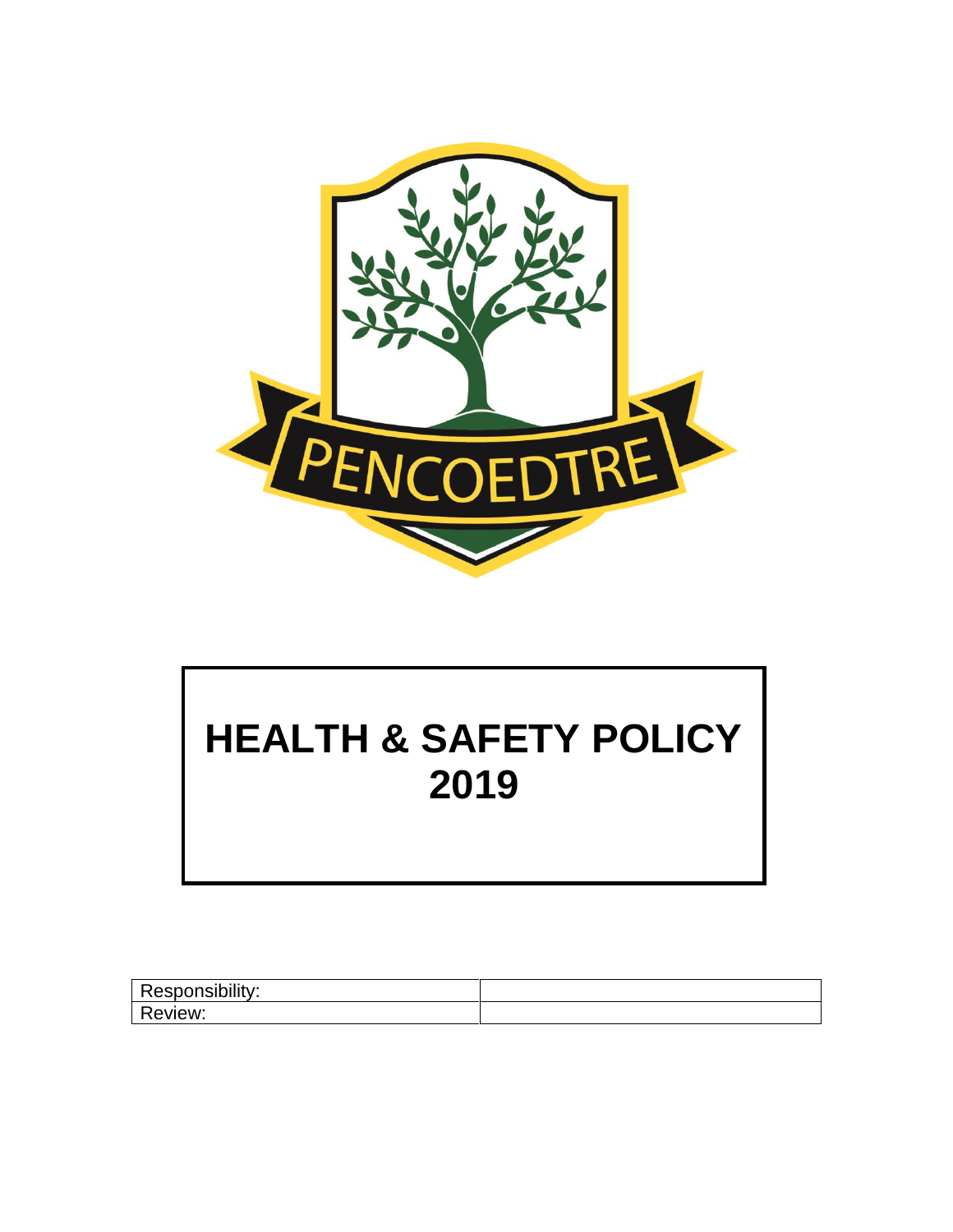## **1. General Statement**

- 1.1 The School is a Community School within the Vale of Glamorgan Local Authority.
- 1.2 The Local Authority is ultimately responsible for the health and safety arrangements in all its schools.
- 1.3 The school has adopted the Health and Safety Policy developed and recommended by the Vale of Glamorgan LEA.
- 1.4 In accordance with the LEA policy the Governing Body of the school confirms that it is, through all levels of management and governance, committed to ensure, so far as is reasonably practicable, that:
	- All employees are safeguarded in respect of Health, Safety and Welfare whilst at work
	- All pupils and members of the public, including parents, visitors and contractors' employees who enter school premises, are not exposed to any Health and Safety risks during the course of their business
	- No work is carried out by the school or contractors that is liable to expose employees, pupils or members of the public to hazards to health unless suitable and sufficient assessments of the risk are made and necessary measures to prevent or control the risk have been introduced
	- All contractors are able to demonstrate that they have suitable arrangements for securing proper Health and Safety, including, where necessary, a written statement of policy.

1.5 In accordance with the Health and Safety at Work Act 1974, relevant regulations and codes of practice and advice and information provided by approved consultants, the Governing Body has the ultimate responsibility, within the school, for the implementation of this policy and, through the Chairperson, will ensure that the requirements for all Health and Safety legislation are established.

1.6 The Head is responsible to the Governing Body for the overall implementation of this policy within the school. Matters that cannot be resolved at this level must be referred to the Governing Body.

1.7 Day to day responsibility for Health and Safety matters is delegated to the Health and Safety Coordinator responsible to the Head.

1.8 The Governing Body will make available adequate resources for Health and Safety which will include not only premises and facilities but also training in appropriate Health and Safety for staff.

1.9 The Governing Body will review this policy annually or as necessary if circumstances change. It will ensure that the school maintains, monitors and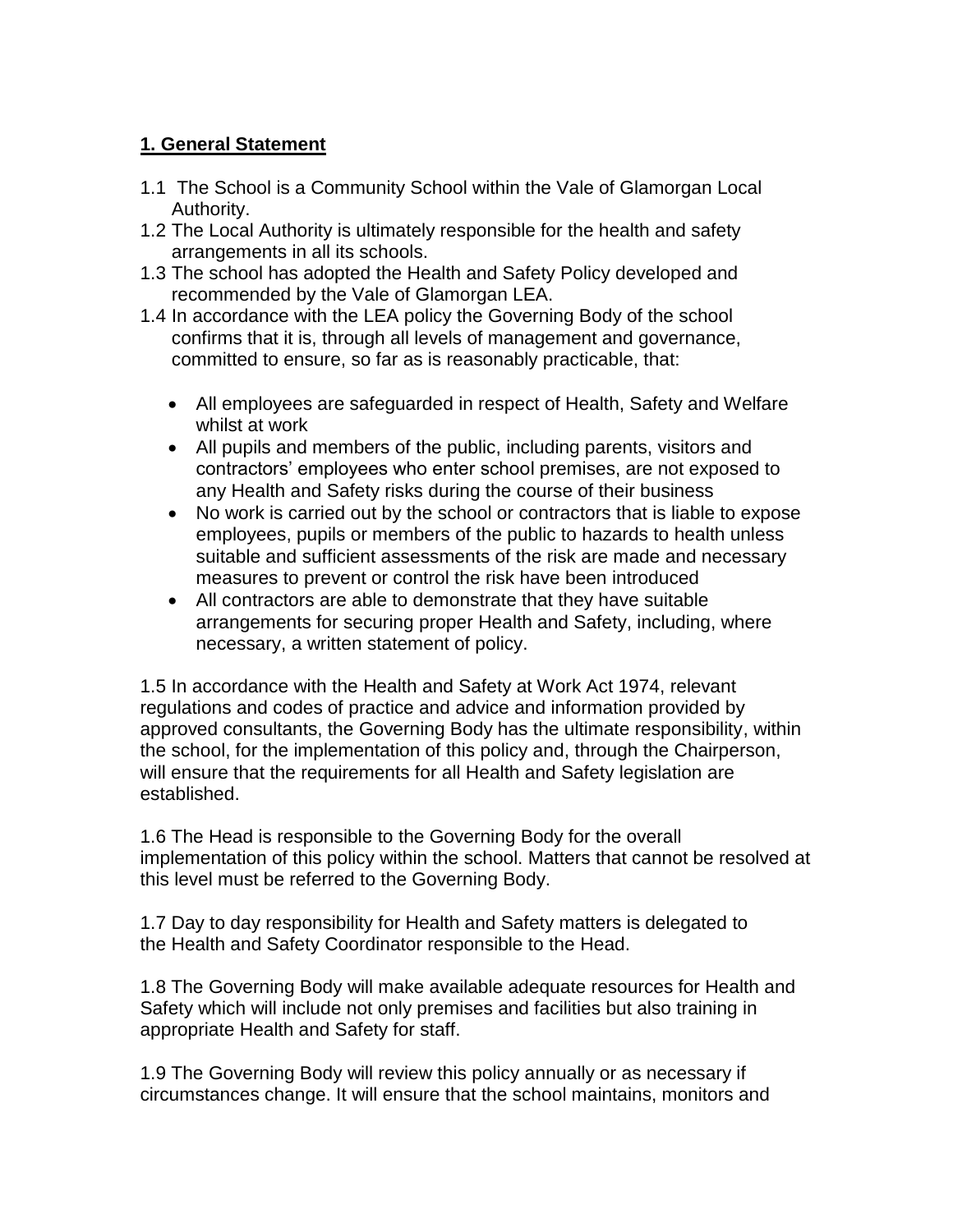reviews its Health and Safety policy, procedures and organisational arrangements, in liaison with the Local Authority. It will receive an annual Health and Safety report from the Head.

1.10 The Head has the responsibility for keeping Governors up to date with changes in Health and Safety law, regulations and guidance and any changes in the school organisation that require a fresh look at Health and Safety.

1.11 The school's objectives are to:

- Provide conditions and systems of work for all employees which prevent any danger to health. This requires that risk assessments be carried out as appropriate to enable hazards and risks to be identified to enable the standards of safety to be adapted and enforced
- Ensure that all plant and equipment is maintained properly and that none will be used knowingly when it presents any risks to the safety of the staff or the public
- Provide means of access and egress which are safe and without risks to health
- Provide comprehensive information, instruction, training and supervision, so far as is reasonably practicable, to ensure the Health and Safety at work of all employees and pupils
- Ensure that the health, safety and welfare of all employees, pupils and members of the public are under continuous review by management at all levels
- Ensure safe arrangements are made for the storage, handling and transport of articles and substances
- Ensure that the school will have and maintain up-to-date fire procedures and documentation and that all employees and pupils are familiar with them
- Develop safety awareness among all employees and pupils and to promote individual responsibility for Health and Safety at all levels

## **2. Responsibilities**

2.1 This policy is largely dependent upon the total cooperation of every person who works for the school and Local Authority. All employees have a legal duty to:

- Take reasonable precautions to safeguard the health and safety of themselves and others
- Observe all Health and Safety rules and procedures as laid down by the school and use all Health and Safety equipment provided
- Alert management to any potential hazard that they have noticed and report all accidents, incidents or near misses that have led, or may lead to, illness or damage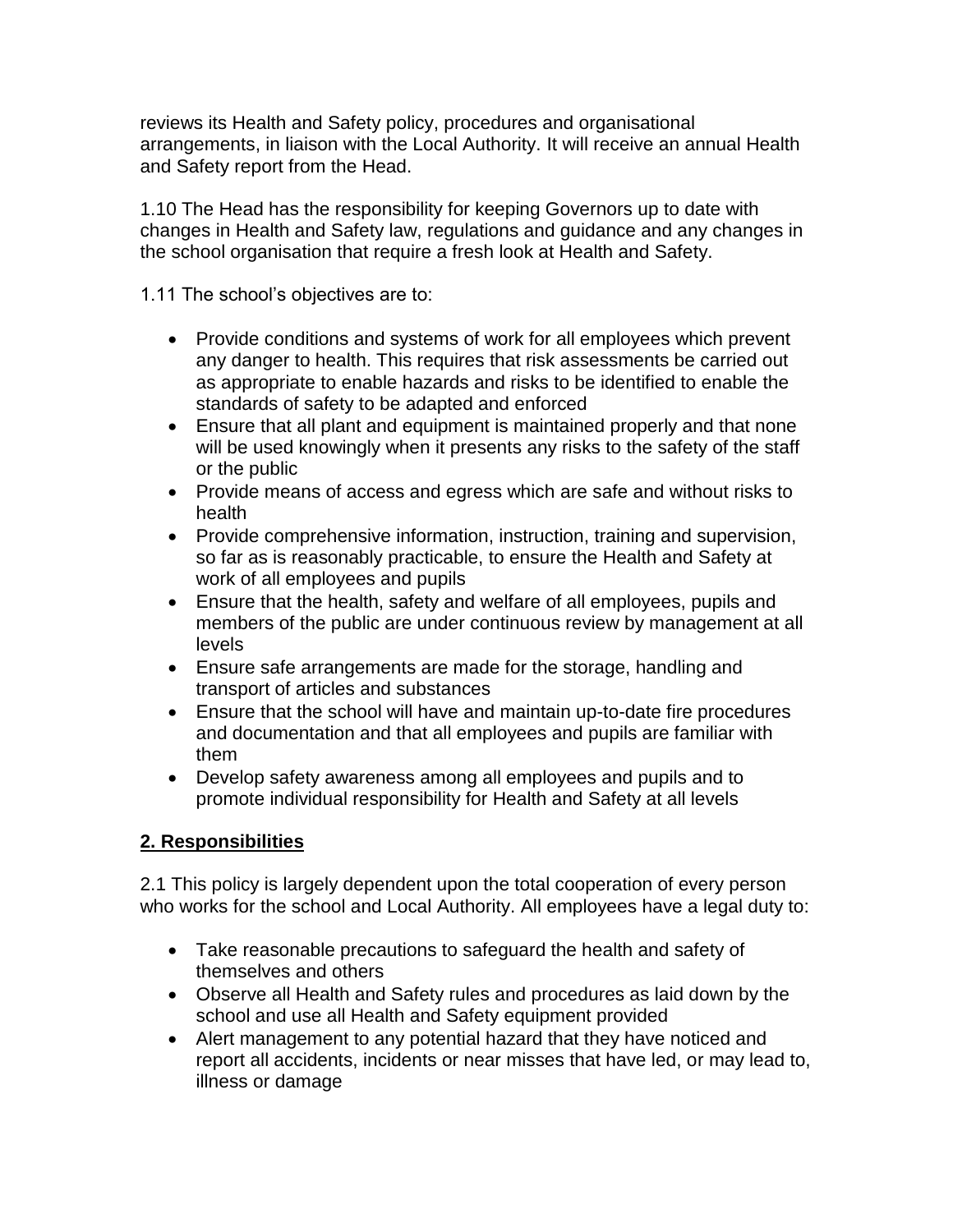• Ensure that no person uses a prescribed dangerous machine unless fully instructed as to the dangers and precautions to be observed and either have received sufficient training to work at the machine or are being supervised by someone with a thorough working knowledge and experience of the machine. No person under the age of eighteen should be allowed to dismantle or clean a prescribed dangerous machine

## **2.2 The Governing Body**

#### **Governing Body Responsibilities**

The Governing Body has the overall responsibility within the school for:

- Establishing, maintaining, monitoring and reviewing the Health and Safety policy of the school taking into account the Local Authority policies;
- Agreeing and maintaining the health, safety and security contract with the Local Authority and any contractors;
- Appointing a Governor to be responsible for liaison on Health and Safety issues with the Head and Staff;
- Ensuring that appropriate risk assessments are carried out, recorded and regularly reviewed;
- Carrying out suitable and sufficient site inspections;
- Ensuring that standards of welfare are established and maintained for both staff and students;
- Ensuring that staff are trained in Health and Safety as appropriate;
- Providing adequate resources to enable the Health and Safety policy to be carried out;
- Ensuring that Health and Safety issues are put on the agenda of all appropriate meetings throughout the school.

## **2.3. Designated Governor for Health and Safety**

This Governor is responsible for:

- Liaising with the Head and the Health and Safety Manager (HSM) between meetings of the Board to ensure that the governing body's policies are carried out;
- Advising, or obtaining advice for, the Governing Body on health, safety, welfare and security issues;
- Ensuring that proper oversight contracts with contractors is maintained;
- Participating in site inspections;
- Being available to the Staff Health and Safety Committee;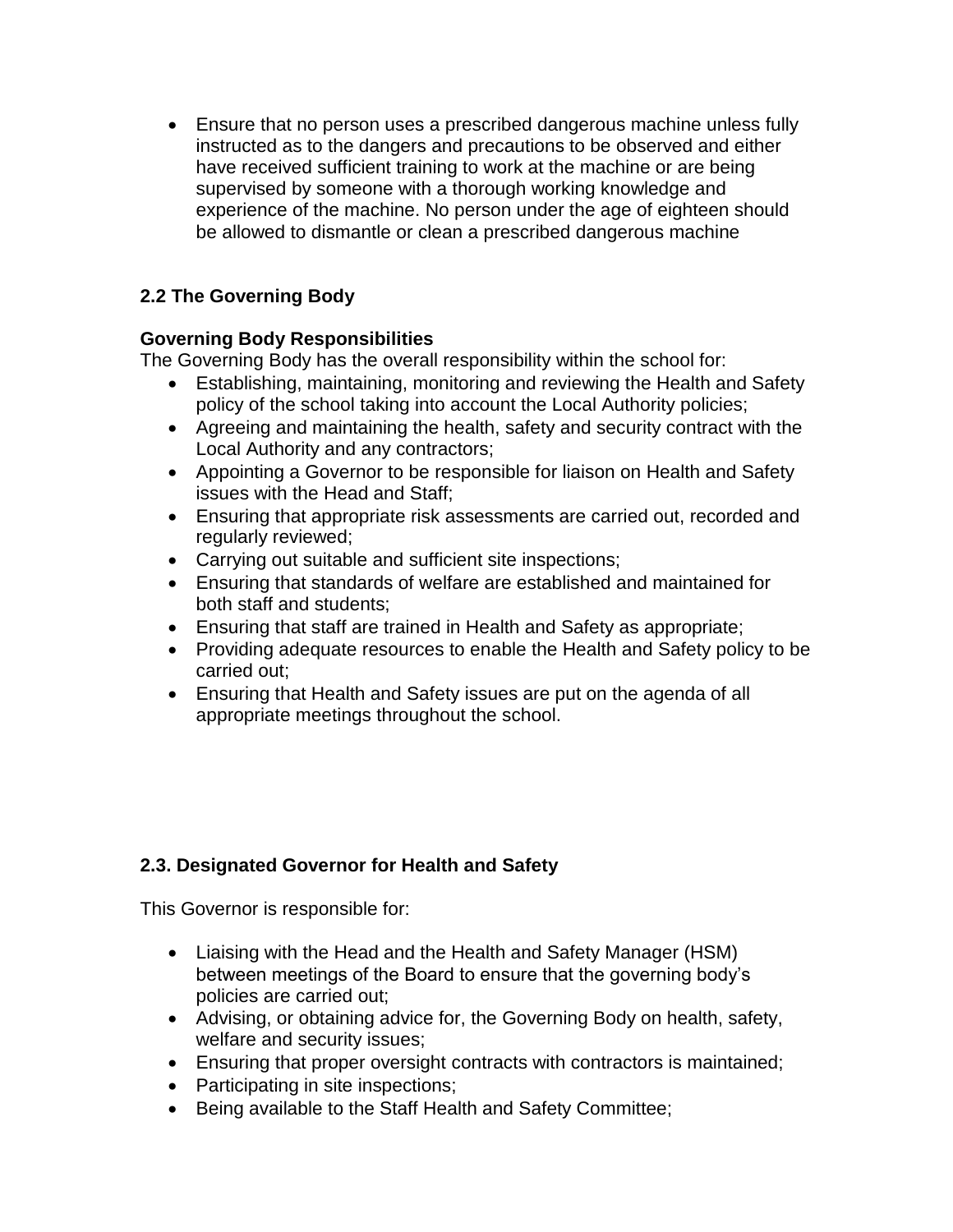• Inspecting the accident/incidents books at least once a term.

#### 2.4 **The Head**

The **Head** (or, when absent, his/her deputy) will be responsible for the overall implementation of the Governors' policy.

He is responsible for:

- The health, safety and welfare of employees, pupils, visitors and any other person using the premises;
- Ensuring safe working conditions for all of the above (staff, pupils etc);
- Ensuring safe working practices and procedures throughout the school, including those relating to the provision and use of machinery and other apparatus;
- Ensuring that liaison with the Local Authority and any contractors is maintained and that regular reports are obtained;
- Ensuring that the welfare of staff and students is seen as a priority by all staff;
- Consulting with members of staff on health and safety issues;
- Arranging for appropriate supervision of pupils;
- Carrying out periodic safety reviews and audits;
- Identifying the training needs of all staff and pupils, and ensure, within the financial resources available, that adequate and appropriate training is provided;
- Encouraging staff, pupils and others to promote Health and Safety and to suggest ways of reducing risks;
- Ensuring that suitable and sufficient risk assessments are carried out and effective control measures are determined and carried out;
- Determining the levels of competence required for 'competent persons' to carry out risk assessments;
- Delegating to the Health and Safety Manager appropriate tasks for the day-to-day implementation of the policy;
- Ensuring that parents are kept informed on any health and safety issues and enlisting their support as appropriate.

#### **2.5 The Health and Safety Manager (HSM)**

The Health and Safety Manager/Coordinator will be responsible to the Head for:

- Coordinating and monitoring health and safety matters within the school;
- Ensuring that the school's Health and Safety Policy is implemented;
- Reporting directly to the Head on health and safety issues;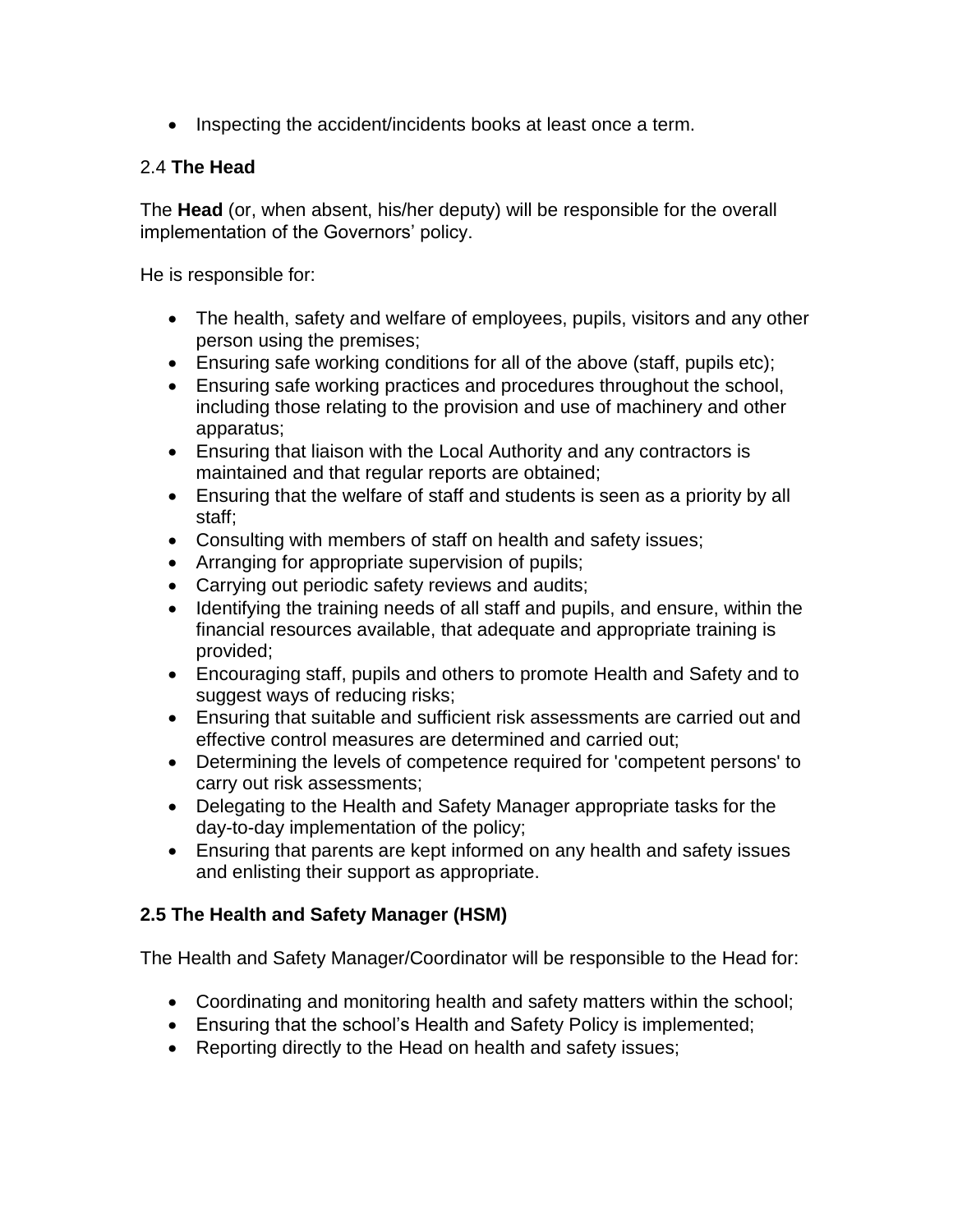- Liaising with appropriate officers in the Local Authority and any LA contractors and making reports to the head on the progress of the contractual requirements;
- Ensuring that contractors and persons hiring any part of the school premises are aware of the school policy;
- Engaging external Health and Safety experts as appropriate, receiving their reports and taking any necessary action;
- Meeting with staff Health and Safety representatives and committee;
- Advising on all Health and Safety matters (including safety of buildings, plant and equipment used and operated by the school);
- Ensuring that teaching, administrative, catering, and all ancillary staff are aware of aspects of the health and safety policy that affect them;
- Ensuring that all necessary safety signs and notices are displayed;
- Ensuring that instructions relating to specific areas are displayed and known and understood by all users;
- Ensuring that fire risk assessments are carried out, appropriate equipment is in place and properly maintained, that regular fire drills are carried recorded and monitored, that the required notices are in place, and that appropriate training is given to relevant staff;
- Putting in place procedures for ensuring that supply and peripatetic staff, visiting sports coaches and voluntary helpers understand and implement the school's Health and Safety Policy as appropriate.

## 2.6 **Staff with Departmental responsibilities** will:

- Be responsible to the Health and Safety Manager for the implementation and operation of the policy as it affects their areas of responsibility;
- Familiarise themselves with the school's Health and Safety Policy and all regulations and codes of practice relevant to the work in their areas of responsibilities;
- Set up and implement safe methods of work;
- Apply effectively all relevant Health and Safety regulations, rules procedures and codes of practice;
- Instruct all staff, pupils and others under their jurisdiction in safe working practices;
- Carry out regular safety inspections of their areas and keep records of those inspections;
- Ensure that risk assessments are carried out on any relevant risk and effective measures are taken to control those risks;
- Ensure that all plant machinery and equipment is adequately guarded, is in good and safe working order, and that all reasonably practicable steps are taken to prevent unauthorised or improper use;
- Make available appropriate protective clothing and equipment, first aid and fire appliances;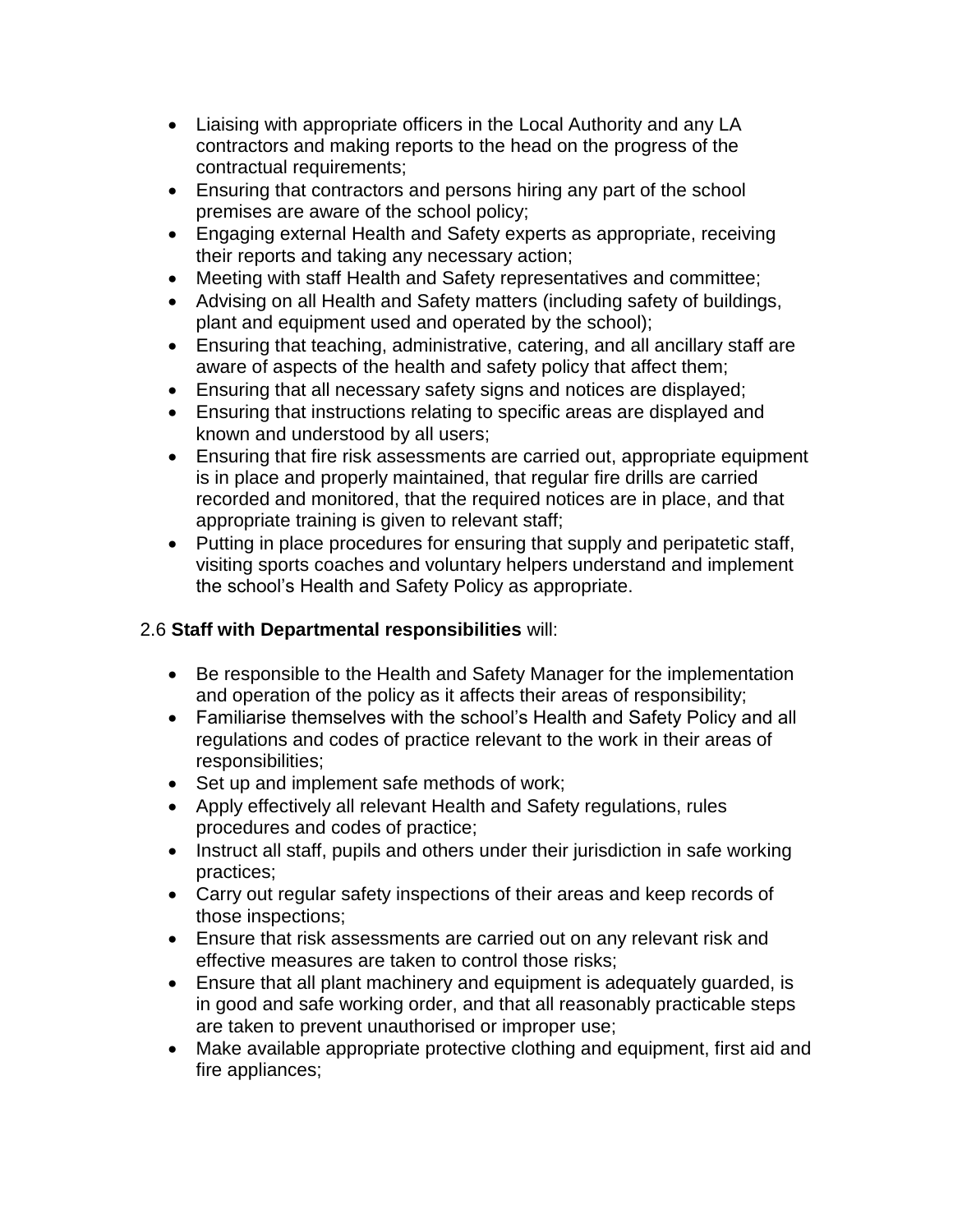- Ensure that toxic hazardous and highly flammable substances are correctly used stored and labelled;
- Provide appropriate Health and Safety information to relevant persons;
- Report any Health and Safety concerns to the Health and Safety Manager/Coordinator

Similar responsibilities are assigned to the Business Manager

## 2.7 **All members of staff** have a duty to:

- Take all reasonable steps to safeguard the health and safety of all pupils in their care;
- Carry out all supervisory duties before the beginning of the school day, at break times and at such times as set out in the school's staff duties requirement and duty roster;
- Take reasonable precautions in safeguarding themselves and others;
- Know and understand the school's Health and Safety Policy;
- Observe all Health and Safety rules and procedures set out by the school and use all health and safety equipment provided;
- Alert the Health and Safety Manager, Leaders of Learning responsible for Departments or the Business Manager as appropriate to any potential hazard noticed;
- Report all accidents, incidents or near misses that have led or may lead to illness, harm or damage;
- Ensure that no person uses a prescribed dangerous machine unless fully instructed in the dangers and precautions to be observed, and have either received sufficient training in work at the machine, or are being supervised by someone with a thorough working knowledge of the machine. No student should be allowed to dismantle or clean a prescribed dangerous machine;
- Ensure that students are familiar with fire drills, fire alarm systems means of escape and evacuation procedures. Staff should ensure that there is a fire drill notice clearly visible in the rooms in which they work;
- All staff have a right to raise Health and Safety issues of concern at any time but in particular at formal meetings in their departments.

2.8 The Staff Health and Safety Committee has a duty to consider Health and Safety issues and to raise concerns and give advice as appropriate.

## **3. Consultation**

## **3.1 Staff**

Health and Safety will be a standing item on the agendas of all Departments and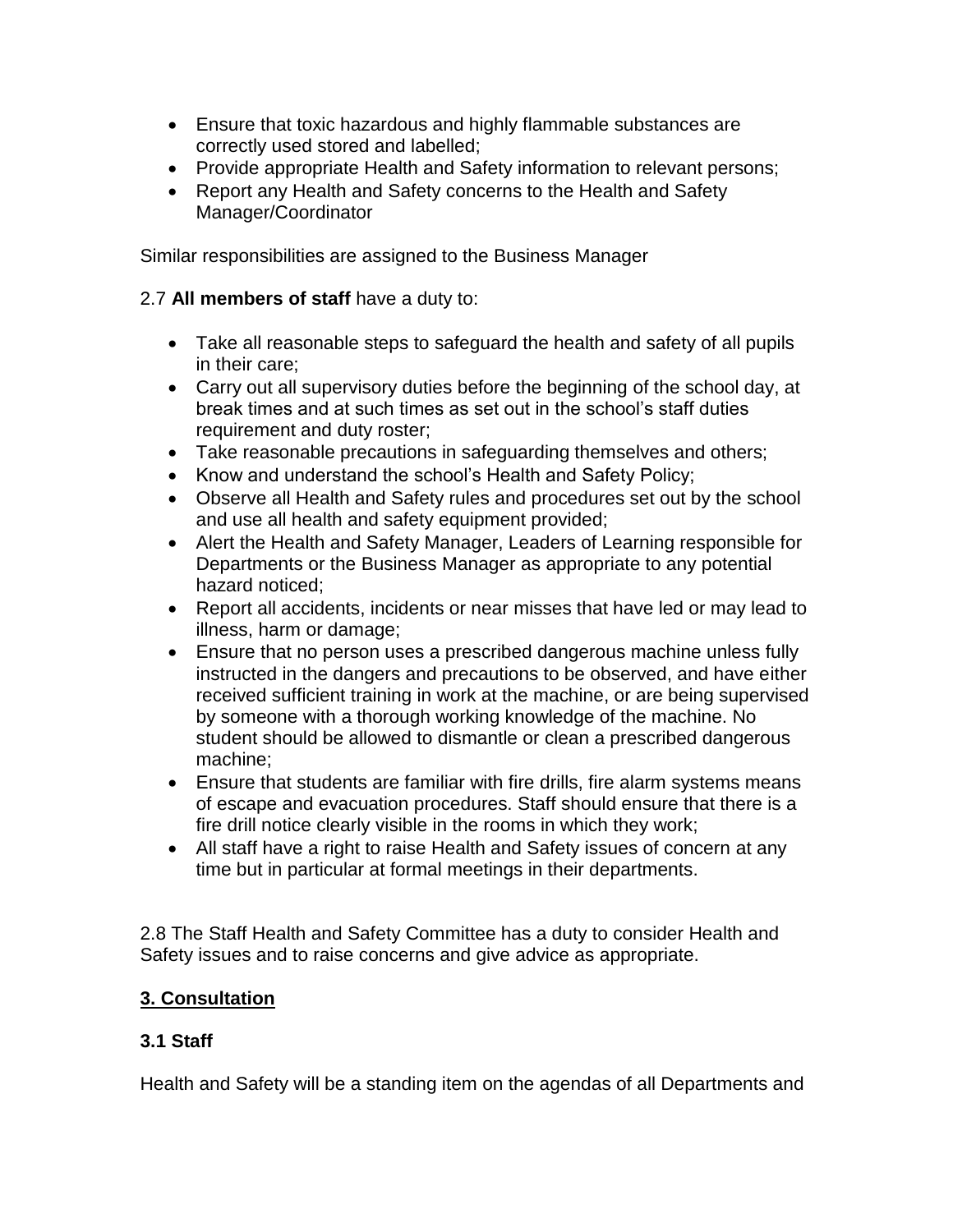Pastoral groups. Any points raised will be duly minuted and reported promptly to the Health and Safety Manager/Coordinator.

## **3.2 Students**

Students also play a part in overall Health and Safety and welfare of the school and will be encouraged to discuss Health and Safety issues at Year and School Council meetings, and raise concerns which will be reported to the Health and Safety Manager.

## **4. Organisation**

## 4.1 Structure

- The Governing Body with a Designated Governor for Health and Safety who is a member of the appropriate school committee with health and safety responsibility;
- The Head with overall responsibility for the implementation of the policy and reporting to the Governing Body;
- Health and Safety Manager with responsibility for the day to day coordination and implementation of the policy and for liaising with the Local Authority and any contractor, and reporting to the Head;
- Heads of Areas with responsibility for Health and Safety within their areas and for reporting to the Health and Safety Manager;
- Regular (at least termly) Department and Team meetings;
- A Health and Safety Committee with an advisory role, responsible to the Head.

## **5. Risk Assessment**

5.1 Risk Assessments must be made by 'competent persons'. The Head will determine the levels of competence required. All members of staff in charge of 'Safety Areas' are responsible for ensuring that risks are identified and appropriate assessments and control measures are made. Where there is any doubt the advice of the HSM should be sought.

5.2 The school's risk assessment pro forma must be used by school staff, and completed assessments must be retained in the Safety Area and made accessible to all relevant staff. Copies must also be held by the Health and Safety Manager.

5.3 Risk Assessments must be reviewed regularly by those who make them, and at least once a year, with a view to ensuring that the control measures have been effective.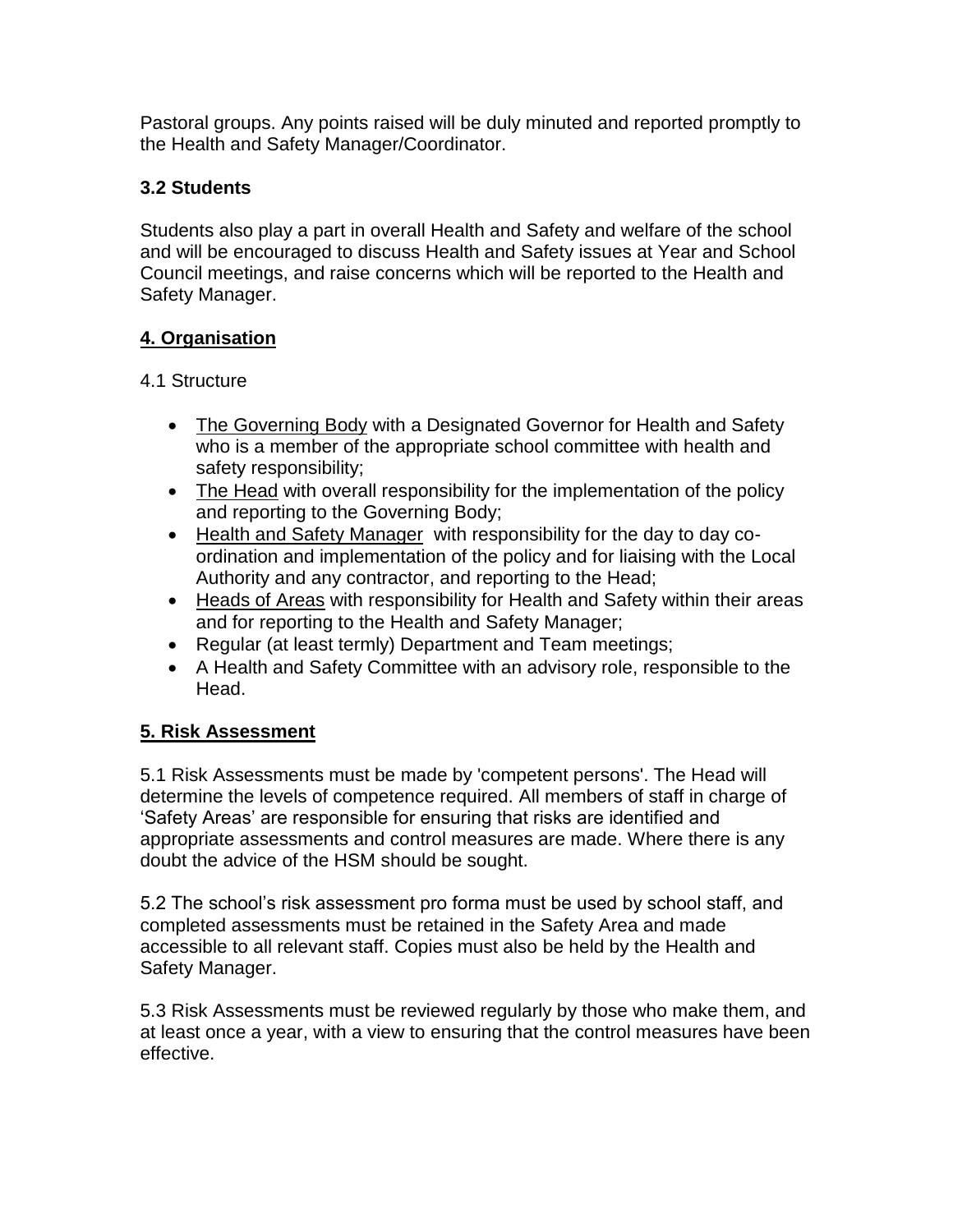5.4 The HSM will ensure this is carried out and determine which can be done locally or at school level and which by a contractor. Such reviews will then be considered by the Health and Safety Committee, and recommendations will go to the governing body via the Head.

5.5 The HandSaM system will be used by staff with health and safety responsibilities to record checks and actions taken.

5.6 The HSM will track the completion of health and safety tasks and records on the HandSaM system,

5.7 The Head will check the school's compliance with the HSM at least once per term, and will inform the governing body of the state of compliance. (A print-out of the HandSaM record might be used)

## **6. Security**

**The school's security arrangements for the areas below are available from the HSM's Office:** 

- The site
- The buildings
- Notices
- Control of visitors to the college
- Locks and keys
- Out-of-bounds areas
- Dealing with trespassers
- Security of staff and pupil property
- Vehicles and cycles
- Movement around the site and buildings
- Transport and pedestrians arriving at College in the morning and leaving in the afternoon
- Responsibilities for security aspects

#### **7. Health and Safety Management Arrangements**

7.1 The school is using the HandSaM system of health and safety management. All relevant staff and governors will be trained in its use.

The HSM will be the Administrator of HandSaM, and will make regular reports to the Head on the progress of the annual cycle of health and safety management.

7.3 The school will review individual responsibilities and ensure that there is appropriate training, compliance and documentation on an ongoing basis.

#### **8.Measuring Performance**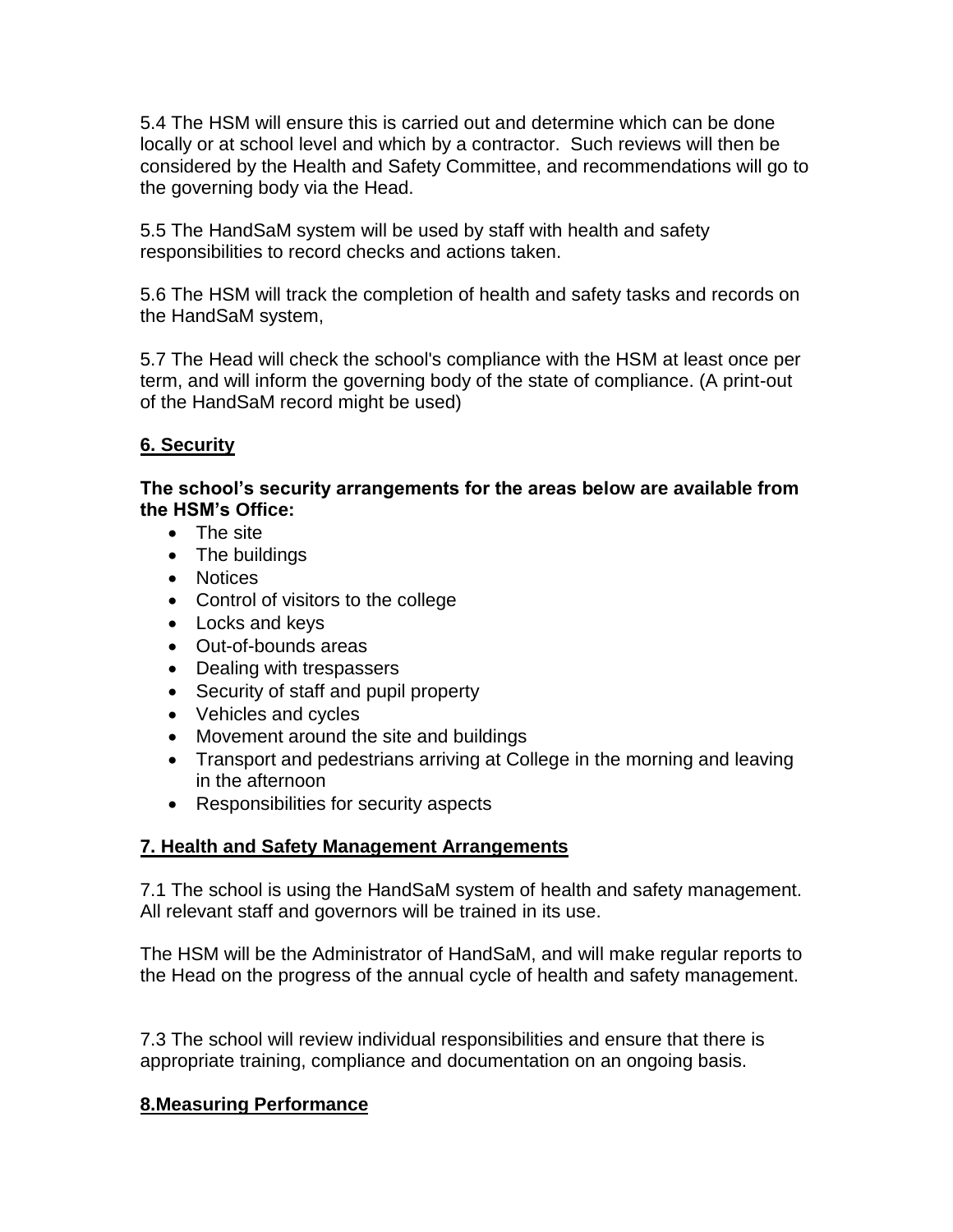8.1 The school will use the HandSaM system to support relevant staff in carrying out their responsibilities for Health, Safety and Security in their areas.

8.2 The HSM will ensure that the following are carried out as appropriate, using the HandSaM system for logging purposes:

- Regular documented audits
- Site inspections
- Review of risk assessments and the subsequent control measures
- Surveys by the health and safety committee, if formed
- Attendance at health and safety meetings
- Information coming out of department meetings, and how it is dealt with
- Results of any external reviews/investigations
- Regular review of accidents/incidents/near misses and use of the information and experience gained from the review
- A system of reviewing and developing improvement plans as identified
- Sharing experiences, findings and good practice inside the School.

#### **9. Status Review**

The school will, at the end of each year or appropriate period, draw up a status report on each Safety Management Area covered by the School's review. The review will draw off the information on the HandSaM system and will comprise:

- A review of the overall fulfilment of risk assessments and other health and safety tasks as recorded on the HandSaM system
- A review of the overall decrease/increase in risks
- A review of the overall decrease/increase in accidents/incidents
- Any other findings in the annual audit
- Changes in the organisation, policy or structure
- New processes and new technology
- External influences legislation/guidance/British standards/auditors reports
- Proposals for improvements

Copies of the Status Review will be sent to all governors and staff and possibly parents if this is seen to be advantageous.

#### **10. Staff Training and Involvement**

All staff will receive this policy and will be expected to read it, and to read the sections and appendices on the arrangements that affect them in their work.

All relevant staff will be trained to use the HandSaM system.